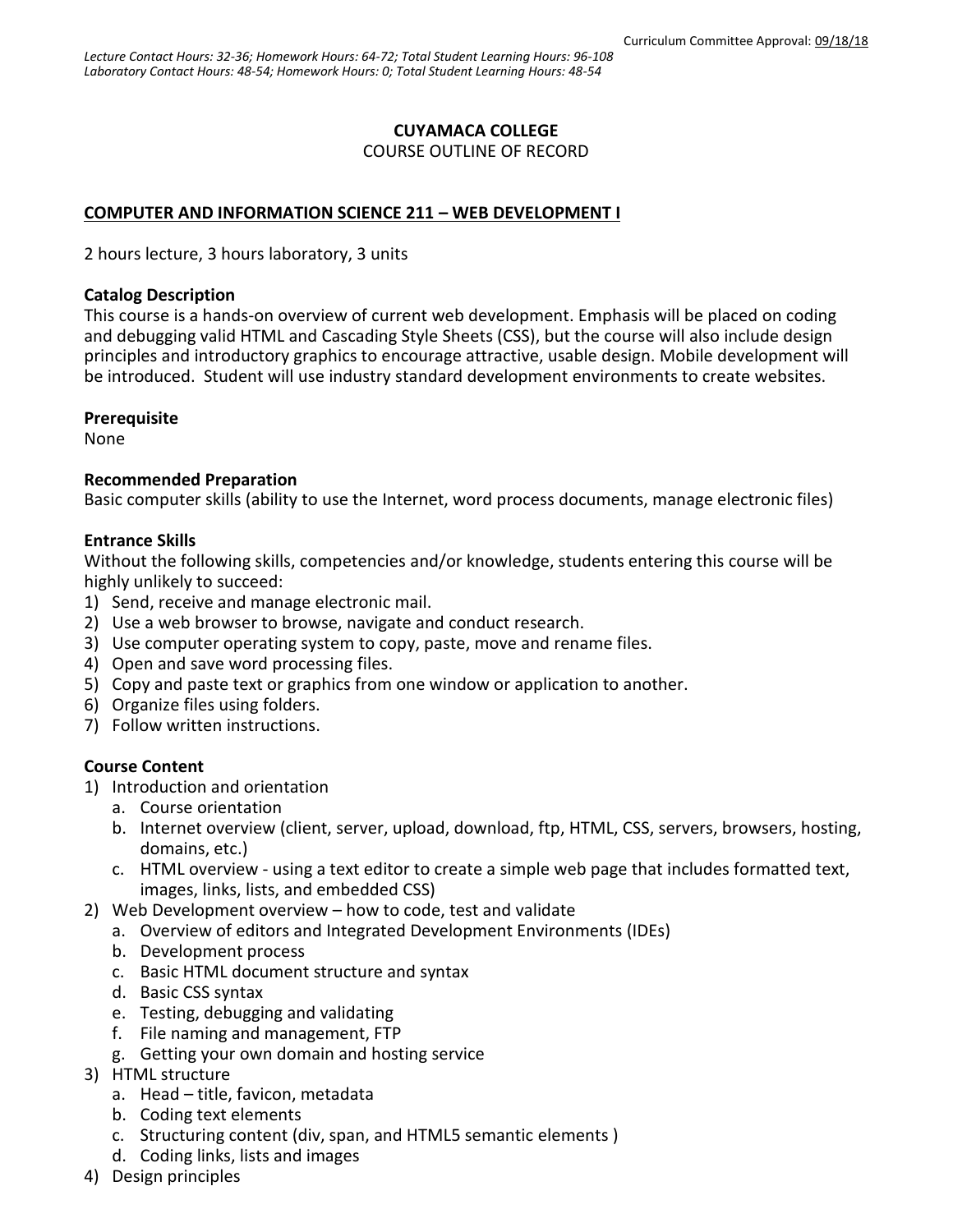- a. Target audience
- b. Visual design and color
- c. Site organization
- d. Navigation
- e. Layout
- f. Responsive design
- 5) Basic CSS for formatting
	- a. inline, embedded and external styles
	- b. measurements and colors
	- c. selectors (elements, ids, classes, relational, pseudo-class and pseudo-elements)
	- d. formatting text
	- e. CSS validation
- 6) Graphics
	- a. file types
	- b. basic editing (resize, optimization)
	- c. CSS formatting (border, float, spacing, alignment)
	- d. thumbnails, rollovers, image maps
	- e. favicon
	- f. accessibility (alt text)
	- g. background images
- 7) CSS fonts and box model
	- a. embedding fonts
	- b. spacing
	- c. borders
	- d. backgrounds
	- e. CSS3 shadows, opacity, color and gradients
- 8) CSS layout and navigation
	- a. floating in multi-column layouts
	- b. CSS3 text columns
	- c. positioning (absolute, fixed, relative)
	- d. CSS navigation with unordered lists
	- e. CSS Flexbox layout
- 9) More on CSS, mobile overview
	- a. Relative linking
	- b. HTML5 figure and figcaption
	- c. CSS for print
	- d. Mobile web design
	- e. Viewport meta tag
	- f. Media queries
	- g. Flexible images
- 10) Tables basics
	- a. basic table structure (table, th, tr, td, caption, thead, tbody, tfoot)
	- b. styling tables
- 11) Form basics
	- a. form elements (form, buttons, text fields, text areas, radio buttons, check boxes, drop-down lists, labels, fieldset, legend)
	- b. HTML5 form controls
- 12) Media and interactivity
	- a. Configuring Audio and Video
	- b. Iframe element
	- c. CSS Transform and Transition properties
	- d. CSS drop down menu
	- e. Coding slide shows and galleries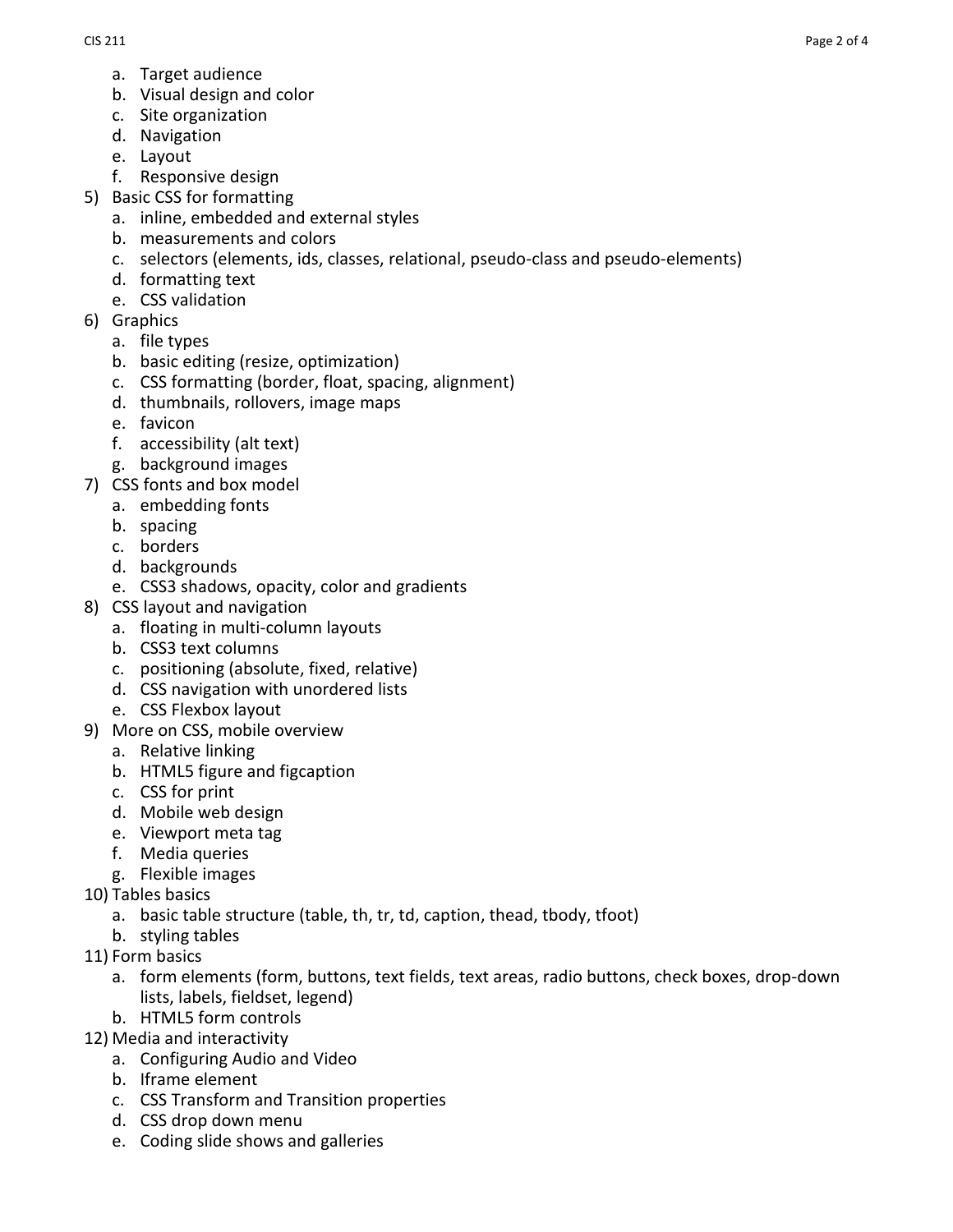## **Course Objectives**

Students will be able to:

- 1) Apply file management best practices to organize, name, backup, and upload files.
- 2) Read, write, analyze, and debug HTML and CSS to create standards compliant web pages that include formatted text, internal and external links, images, tables, forms, and lists.
- 3) Use CSS to control presentation, including fonts, colors, backgrounds, layout, and list-based navigation.
- 4) Apply web design best practices to develop an attractive and usable website.

## **Method of Evaluation**

A grading system will be established by the instructor and implemented uniformly. Grades will be based on demonstrated proficiency in the subject matter determined by multiple measurements for evaluation, one of which must be essay exams, skills demonstration or, where appropriate, the symbol system.

- 1) Hands-on exercises that require students to code and upload web pages that use valid HTML and CSS.
- 2) Quizzes and exams that measure students' ability to use coding terminology and explain coding concepts.
- 3) Practical exams that measure the students' ability to use computer applications to solve real-life web design problems.
- 4) Projects that require students to integrate production skills and design best practices to create technically proficient and well-designed websites.

# **Special Materials Required of Student**

- 1) File storage system
- 2) Access to web-based course material and software specified in syllabus

### **Minimum Instructional Facilities**

Computer lab with Internet access, appropriate software

# **Method of Instruction**

- 1) Lecture and demonstration
- 2) Hands-on practice
- 3) Assignments

# **Out-of-Class Assignments**

- 1) Read textbook and assignment instructions
- 2) Participate in online discussion
- 3) Complete assignments and online quizzes
- 4) Review online resources, including videos

# **Texts and References**

- 1) Required (representative example): Felke-Morris, Terry. *Basics of Web Design - HTML5 and CSS3*. 4th edition. Pearson Education, 2018.
- 2) Supplemental: None

# **Exit Skills**

Students having successfully completed this course exit with the following skills, competencies and/or knowledge:

- 1) Apply file management best practices to organize, name, backup, and upload files.
- 2) Read, write, analyze, and debug HTML and CSS to create standards compliant web pages that include formatted text, internal and external links, images, tables, forms, and lists.
- 3) Use CSS to control presentation, including fonts, colors, backgrounds, layout, and list-based navigation.